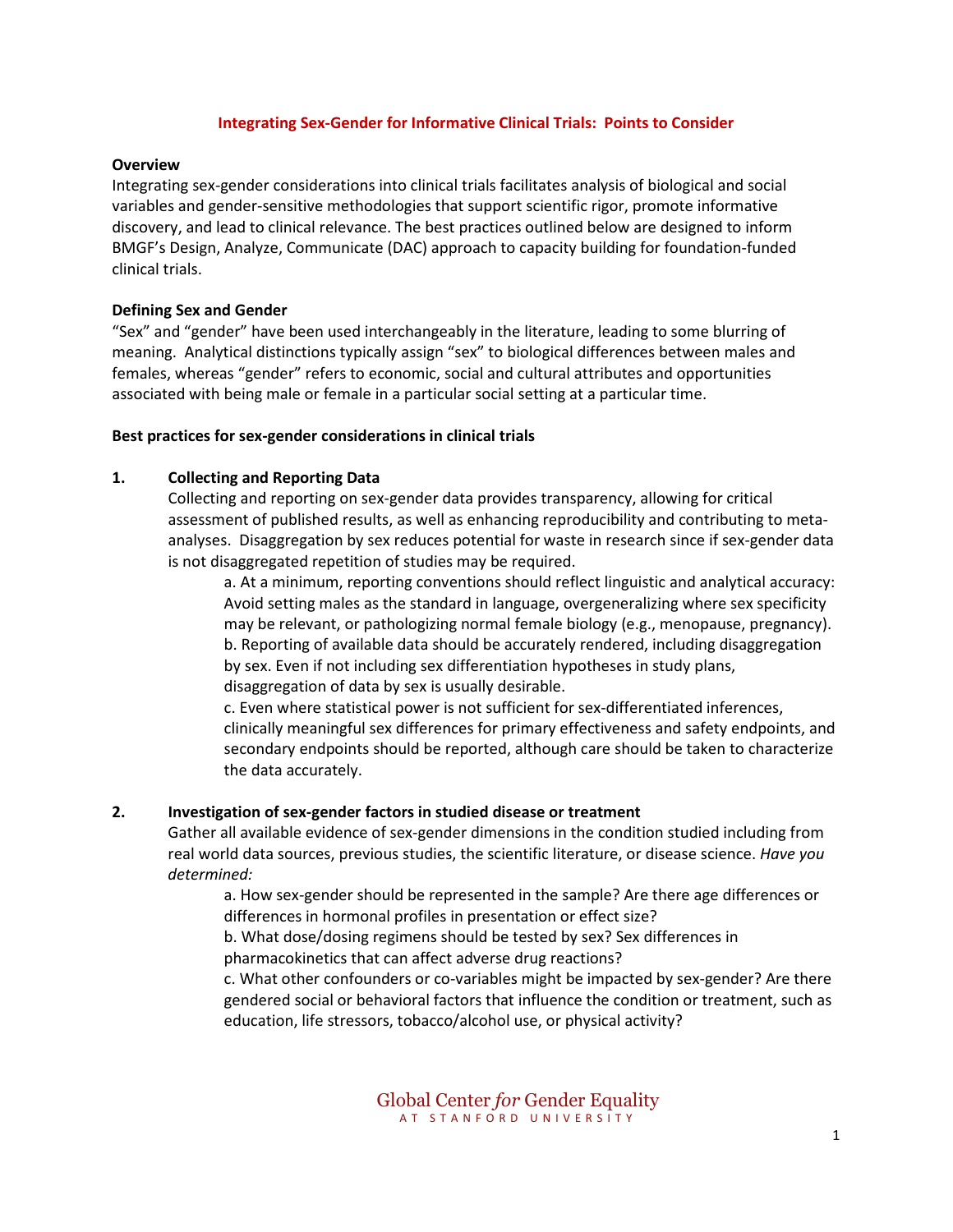NOTE: Researchers are likely to encounter significant gaps in the existing literature and real world data, given the historic lack of systematic reporting on sex. Current large data sets may have "sex" as a variable, but these should be used cautiously, due to insufficient contextualization, which may lead to clinically meaningless results that appear to be statistically significant.

### **3. Inclusion: Eligibility criteria should support representative sampling**

a. Avoid inadvertent sample bias from inclusion/exclusion factors that skew by sex, such as size, age, or certain medical or social conditions.

b. Special populations

Efforts should be made to include women of child-bearing age, with the appropriate safeguards, as well as women who are pregnant or breast-feeding, or who become pregnant during the trial. These special populations require careful attention to riskbenefit assessments and informed consent, however, given heavy burden of disease, it may be both inaccurate and inequitable to exclude them where safety can be determined.

### **4. Sensitivity to gender aspects of recruitment, retention and adherence**

Gender considerations are often important for efficient and relevant trial enrollment practices, and are critical for protecting women as research subjects.

a. Barriers to and motivations for women's participation should be evaluated at the local level and addressed accordingly. These might include: access to childcare, family planning, or transportation; interference with work and/or family; financial costs; appropriate knowledge or family/community support.

b. Women should be empowered from the early trial stages in community outreach and in interactions with local authorities.

c. Clinical trials staff with sex-gender training are likely to display less conscious or unconscious bias in conducting trials.

## **5. Differentiation analyses of sex-gender that are hypotheses-driven**

Early in clinical trial planning, investigators should determine whether the hypotheses prospectively built into the study should include testing sex-gender differentiation in treatment interaction or effect modification.

a. Where sex-based hypotheses are determined to be irrelevant or infeasible, there should be a well-explored rationale for not applying them—sex differentiation should not be overlooked or assumed away.

b. At the same time, making inferences about sex differences should be approached with rigorous methodology to guard against type I and type II errors. Post hoc analyses should be avoided or carefully labeled as such.

c. Resources required to sufficiently power studies to detect sex differences may not be warranted where differences are not likely to be clinically meaningful. Most analyses of sex differences will require a sample size that is up to four times a non-differentiated study. Bayesian statistical methodologies may help to reduce this requirement.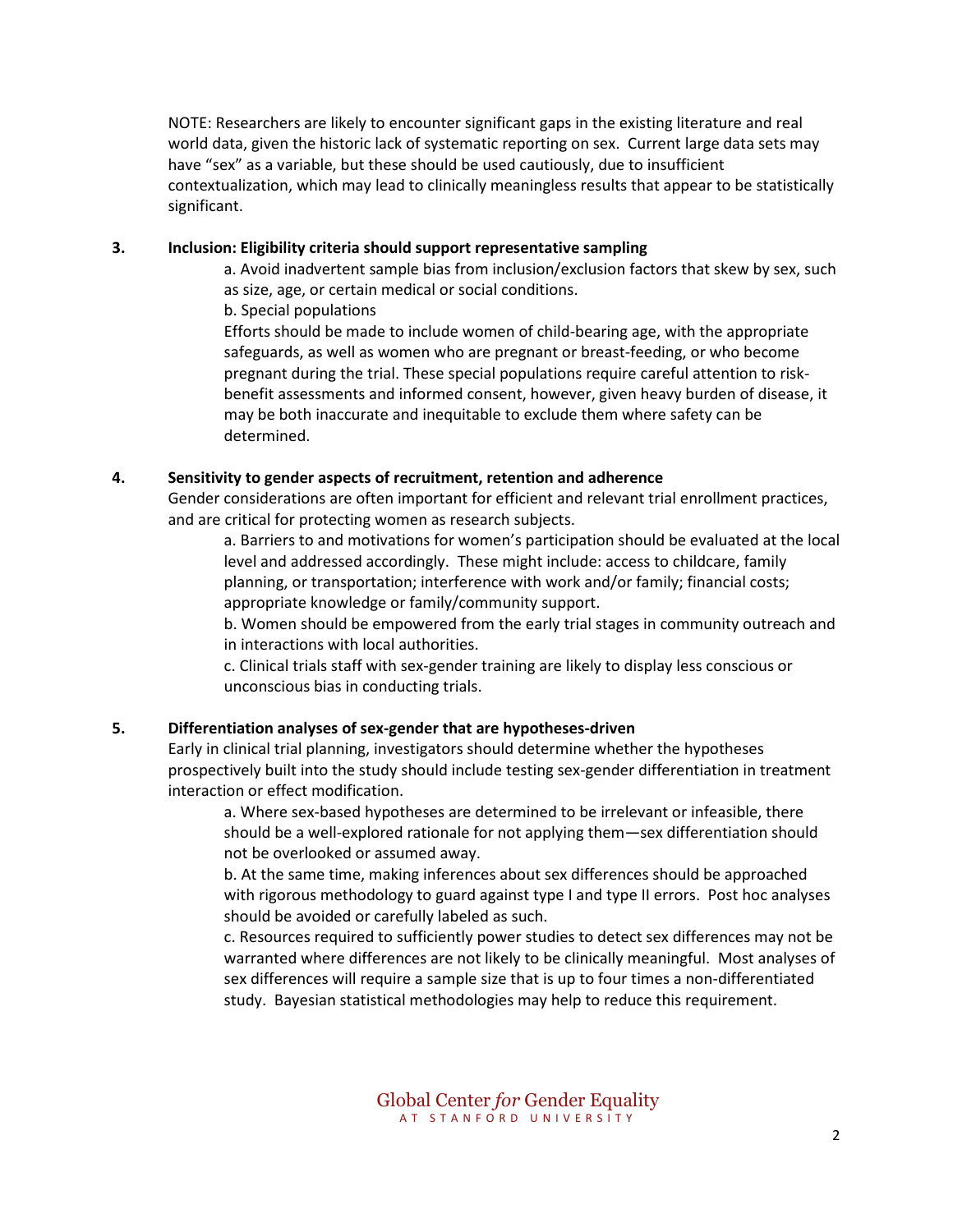# **TOOLS**

## Baseline

- Stanford [Health & Medicine Checklist](https://genderedinnovations.stanford.edu/methods/health_med_checklist.html)
- [NIH Inclusion Checklist](https://orwh.od.nih.gov/sites/orwh/files/docs/ORWH-2019-checklist-interactive.pdf)
- CIHR: Key considerations for the appropriate [integration of sex as a biological variable](https://cihr-irsc.gc.ca/e/documents/sgba_criteria_sex-en.pdf)
- Nieuwenhoven (2010) Scientific Excellence in Applying Sex- [and Gender-Sensitive Methods](https://pubmed.ncbi.nlm.nih.gov/20136550/) in Biomedical and Health Research
- Sex and Gender in Biomedical and Health Research: [Gender Awakening Tool](http://www.genderbasic.nl/downloads/pdf/WISER%20fest%20booklet%20extra%20pages.pdf)

## More developed Roadmaps

- Franconi (2019) [Sex-Gender Variable:](https://www.ncbi.nlm.nih.gov/pmc/articles/PMC6562815/) Methodological Recommendations for Increasing Scientific Value of Clinical Studies
- Rich-Edwards (2018[\) Sex and Gender Differences Research Design](https://pubmed.ncbi.nlm.nih.gov/29668873/) for Basic, Clinical, and Population Studies: Essentials for Investigators
- Day (2017) **[Essential metrics](https://cihr-irsc.gc.ca/e/50835.html)** for assessing sex & gender integration in health research proposals involving human participants
- The [NIH](https://orwh.od.nih.gov/sex-gender) site includes a [curated list](https://orwh.od.nih.gov/sex-gender/reading-room-news-and-journal-articles-about-studying-sexgender) of news and journal articles related to sex and gender in health research going back to 2013.

# Regulatory guidance

- EMEA (2005) [Gender Considerations in Clinical Trials](https://www.ema.europa.eu/en/documents/scientific-guideline/ich-gender-considerations-conduct-clinical-trials-step-5_en.pdf)
- FDA (2014) [Evaluation of Sex-Specific Data](https://www.fda.gov/regulatory-information/search-fda-guidance-documents/evaluation-sex-specific-data-medical-device-clinical-studies-guidance-industry-and-food-and-drug) in Medical Device Clinical Studies
- Health Canada (2013) Considerations for [Inclusion of Women in Clinical Trials and Analysis of](https://www.canada.ca/en/health-canada/services/drugs-health-products/drug-products/applications-submissions/guidance-documents/clinical-trials/considerations-inclusion-women-clinical-trials-analysis-data-sex-differences.html)  [Sex Differences](https://www.canada.ca/en/health-canada/services/drugs-health-products/drug-products/applications-submissions/guidance-documents/clinical-trials/considerations-inclusion-women-clinical-trials-analysis-data-sex-differences.html)

## Women as subjects in medical research: Resources

- Women [as Subjects of Research](https://doresearch.stanford.edu/policies/research-policy-handbook/human-subjects-and-stem-cells-research/women-subjects-research) (Stanford)
- NIH [Outreach Notebook,](http://www.chicagoamwa.org/uploads/2/8/7/0/28704181/outreach-notebook-2015.pdf) Section 4 on Recruitment and Retention of Women and Minorities
- Couderc-Petry (2020) [Inclusion of women susceptible to and becoming pregnant](https://www.ncbi.nlm.nih.gov/pmc/articles/PMC7289336/) in preregistration clinical trials in low- and middle-income countries: A proposal for neglected tropical diseases. (Includes an algorithm for inclusion decisions.)

## Pregnancy and clinical trials

- FDA Draft Guidance (2018) [Pregnant Women: Scientific and Ethical Considerations for Inclusion](https://www.fda.gov/regulatory-information/search-fda-guidance-documents/pregnant-women-scientific-and-ethical-considerations-inclusion-clinical-trials)  [in Clinical Trials—](https://www.fda.gov/regulatory-information/search-fda-guidance-documents/pregnant-women-scientific-and-ethical-considerations-inclusion-clinical-trials)Guidance for Industry
- FDA ORWH (2010[\) Enrolling Pregnant Women in Clinical Research](https://orwh.od.nih.gov/sites/orwh/files/docs/ORWH-EPW-Report-2010.pdf) and related PPT:
- Feibus and Goldkind (2010) Pregnant Women & Clinical Trials: Scientific, Regulatory, and Ethical Considerations ["Getting your brain around medicine use in pregnancy" [www.fda.gov](http://www.fda.gov/) media download]